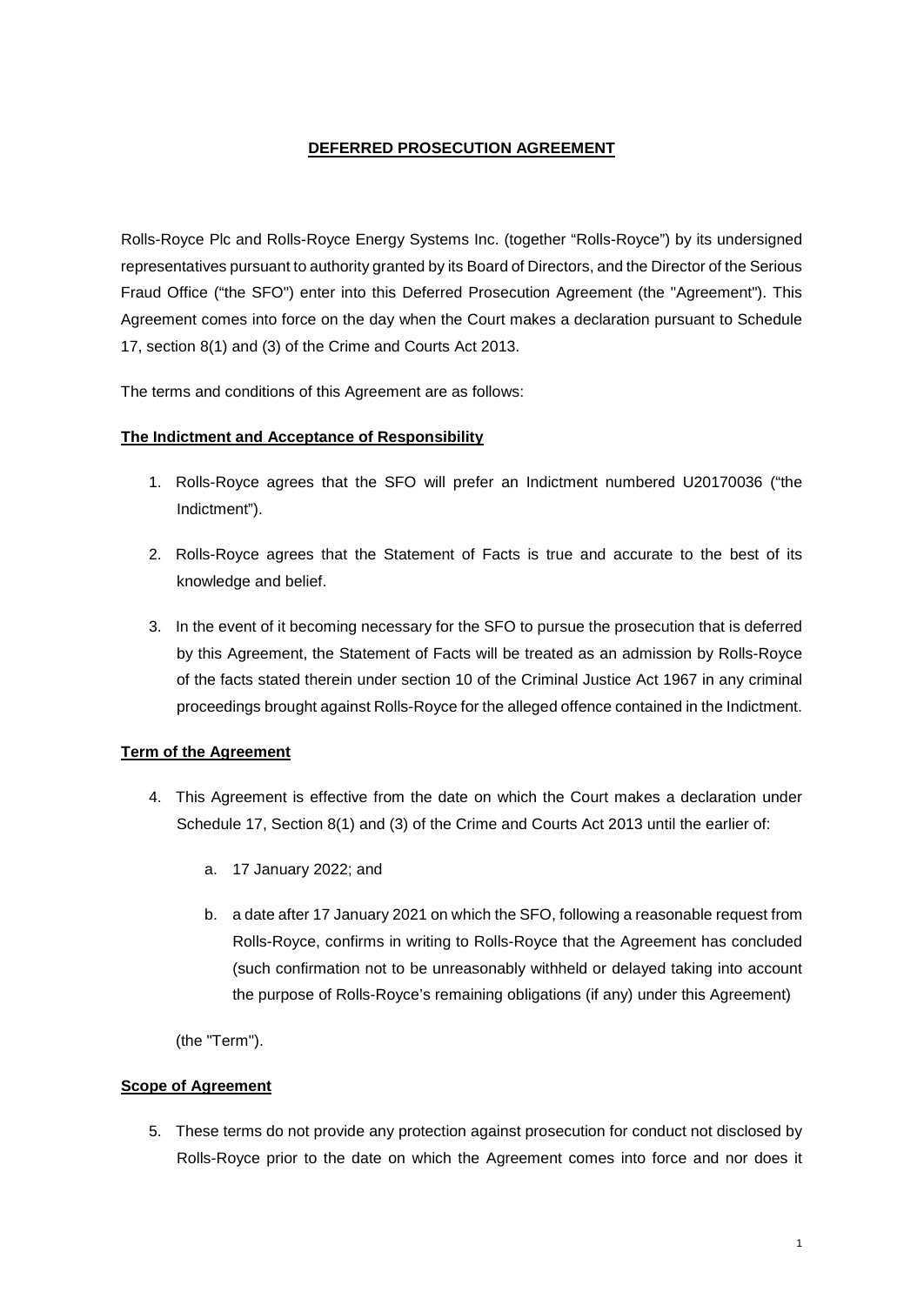provide protection against prosecution for any future criminal conduct committed by Rolls-Royce. In addition these terms do not provide any protection against prosecution of any present or former officer, director, employee or agent of Rolls-Royce.

## **Deferred Prosecution**

- 6. In consideration of:
	- (i) The past and future cooperation of Rolls-Royce as described in part A below and
	- (ii) Rolls-Royce's disgorgement of profit of £258,170,000 and
	- (iii) Rolls-Royce's payment of a financial penalty of £239,082,645 and
	- (iv) Rolls-Royce's payment of costs of £13,000,000 (TBC) and
	- (v) Rolls-Royce, at its own expense, agreeing to complete the actions required at part F below.

The SFO agrees that, subject to the Court's approval of the Agreement, the Indictment should on being preferred immediately be suspended for the Term of the Agreement.

- 7. The SFO further agrees that if Rolls-Royce fully complies with all its obligations under this Agreement or the Agreement as varied with approval of the Court, the SFO will not continue the prosecution against Rolls-Royce upon the Indictment and at the conclusion of the Term the Agreement will expire. Within 30 days of this Agreement's expiration the SFO will give notice to the Court and to Rolls-Royce that the proceedings under the Indictment are to be discontinued.
- 8. After the expiry of the Agreement the SFO may institute fresh proceedings if the SFO believes that during the course of negotiations of the Agreement Rolls-Royce provided inaccurate, misleading or incomplete information to the SFO and Rolls-Royce knew, or ought to have known, that the information was inaccurate, misleading or incomplete.

#### **Terms**

## **A. Co-operation**

9. Rolls-Royce shall retain in England and Wales all material gathered as part of its internal investigation and intermediary review for the Term of the Agreement. This provision does not amend or derogate from sections 2 (16) and (17) of the Criminal Justice Act 1987 nor any other statutory or common law obligation.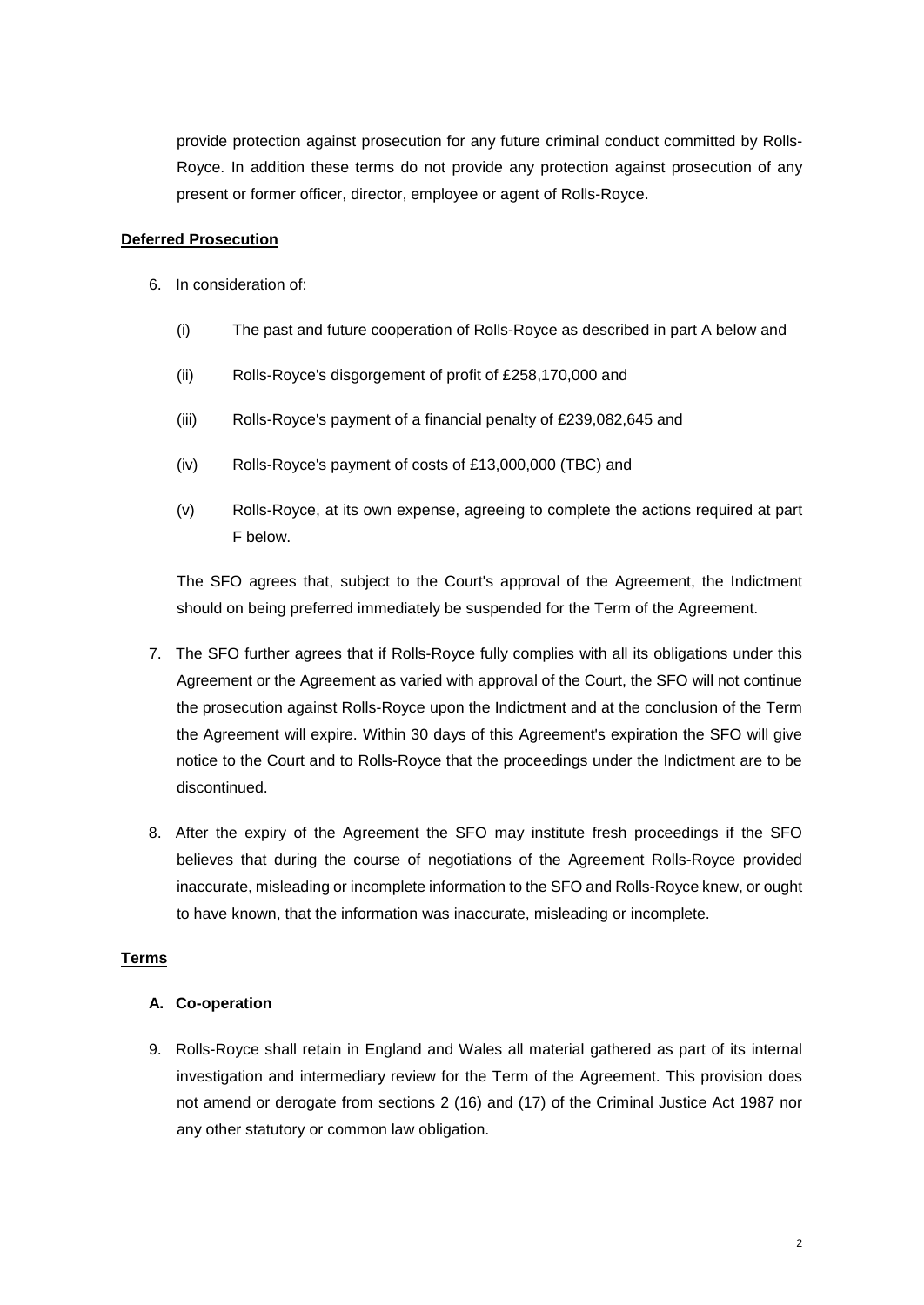- 10. Rolls-Royce shall cooperate fully and honestly with the SFO in relation to any prosecution brought by the SFO in respect of any conduct under investigation or pre investigation by the SFO at any time during the Term of this Agreement, subject to applicable law and regulations.
- 11. At the reasonable request of the SFO, Rolls-Royce shall also cooperate with other domestic or, consistent with local law and practice, foreign law enforcement and regulatory authorities and agencies, as well as the Multilateral Development Banks ("MDBs"), in any investigation or prosecution of any of its present or former officers, directors, employees, agents, and consultants, or any other third party, in any and all matters relating to the conduct which is the subject of the Indictment and described in the Statement of Facts.
- 12. Rolls-Royce agrees that its cooperation pursuant to paragraph 10 shall include, but not be limited to, the following:
	- a) disclosure of all information and material in its possession, custody or control, which is not protected by a valid claim of legal professional privilege or any other applicable legal protection against disclosure, in respect of its activities and those of its present and former directors, employees, agents, consultants, contractors and sub-contractors.
	- b) use of its best efforts to make available for interview, as requested by the SFO, present or former officers, directors, employees, agents and consultants of Rolls-Royce.
- 13. Nothing in paragraphs 9 to 11 is intended to derogate from Rolls-Royce's legal rights to raise any defences or assert affirmative claims in civil, regulatory and criminal proceedings in other fora or jurisdictions relating to the matters set out in the Statement of Facts.

## **B. Disgorgement of Profits**

14. The SFO and Rolls-Royce agree that £258,170,000 is the amount of profit gained as a result of the alleged offences described in the Indictment and Statement of Facts. Therefore Rolls-Royce agrees to disgorge this amount, as set out at paragraph 16 below, and to pay this amount to the SFO for onward transmission to the Consolidated Fund, and failure to do so will constitute a breach of this Agreement. Subject to any finding of bad faith on the part of the SFO, payment of the disgorgement of profits is final and shall not be refunded.

## **C. Payment of a Financial Penalty**

15. The SFO and Rolls-Royce agree that Rolls-Royce will pay a financial penalty to the SFO, as set out at paragraph 16, for onward transmission to the Consolidated Fund in the amount of £239,082,645, and failure to do so will constitute a breach of this Agreement. Subject to any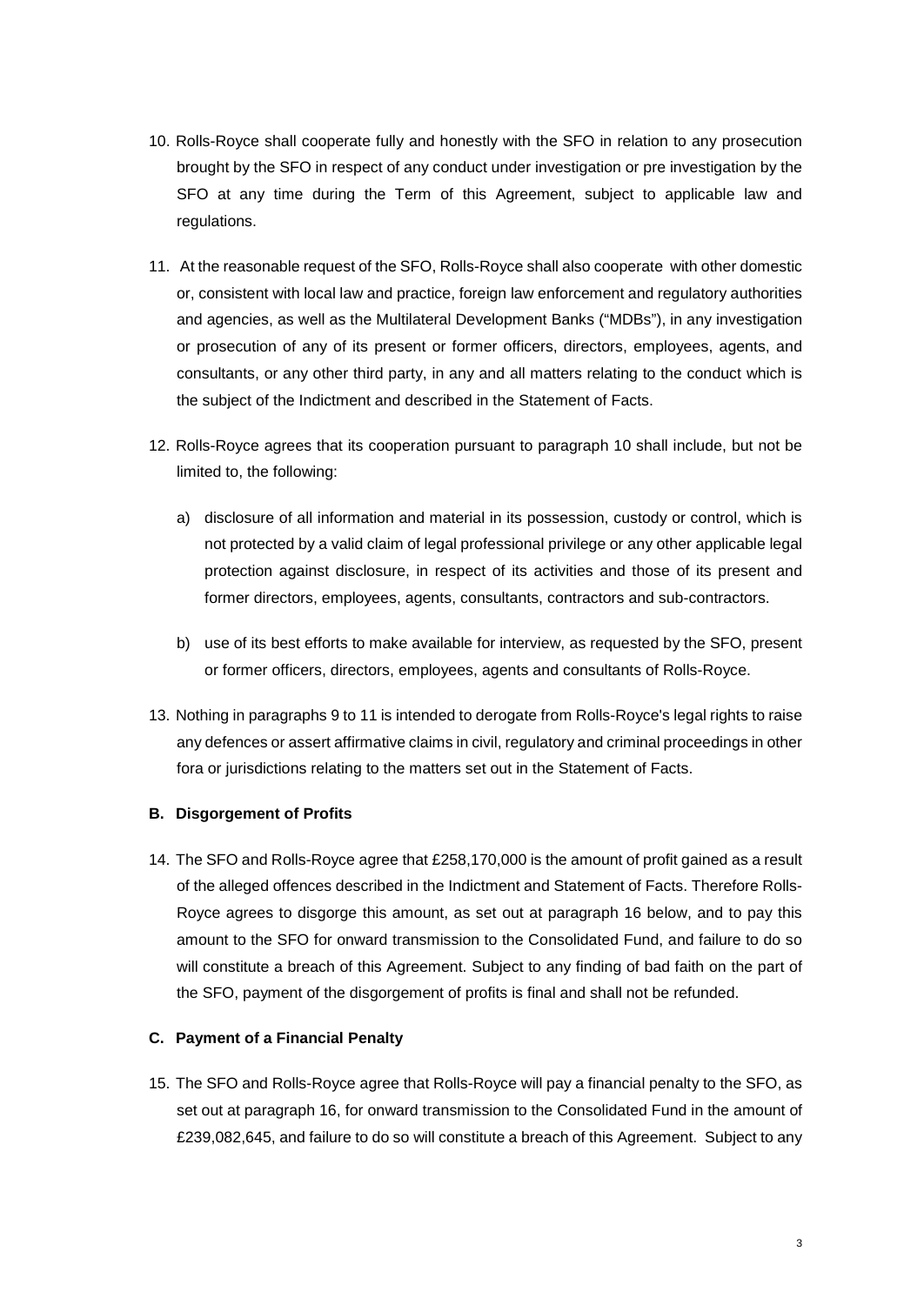finding of bad faith on the part of the SFO, payment of the financial penalty is final and shall not be refunded.

## **D. Payment Terms in respect of Disgorgement and Financial Penalty**

- 16. Rolls-Royce will, subject to paragraph 18, pay the disgorgement and financial penalty in four instalments as prescribed below:
	- a. £119 million payable by 30 June 2017
	- b. £100 million payable by 31 January 2019
	- c. £130 million payable by 31 January 2020
	- d. £148, 252,645 by 31 January 2021
- 17. Rolls-Royce will pay simple interest on the dates prescribed above at an annual rate of 80 basis points over GBP 6m LIBOR on any amount of disgorgement or financial penalty unpaid calculated from 30 June 2017 until full payment is made.
- 18. At the sole discretion of the SFO late payment of any instalment including any interest thereon by up to 30 days will not constitute a breach of this agreement but will be subject to additional interest at the prevailing rate applicable to judgement debts in the High Court.
- 19. The SFO is not precluded from arguing in any future prosecution that the Court should impose a higher disgorgement or financial penalty.
- 20. Rolls-Royce agrees that no tax deduction will be sought in the UK or elsewhere in connection with the payment of this disgorgement, financial penalty or any instalment thereof including interest.

## **E. Costs**

- 21. The SFO and Rolls-Royce agree that Rolls-Royce will pay the reasonable costs of the SFO's investigation and of entering into this Agreement in the amount of £13 million to the SFO. Rolls-Royce will pay this sum to the SFO subject to paragraph 22 within ten (10) days of the Court's declaration under Schedule 17 section 8(1) and (3) of the Crime and Courts Act 2013 and failure to do so will constitute a breach of this Agreement. The payment of costs is final and shall not be refunded.
- 22. At the sole discretion of the SFO late payment of the SFO's costs by up to 30 days will not constitute a breach of this agreement but will be subject to interest at the prevailing rate applicable to judgement debts in the High Court.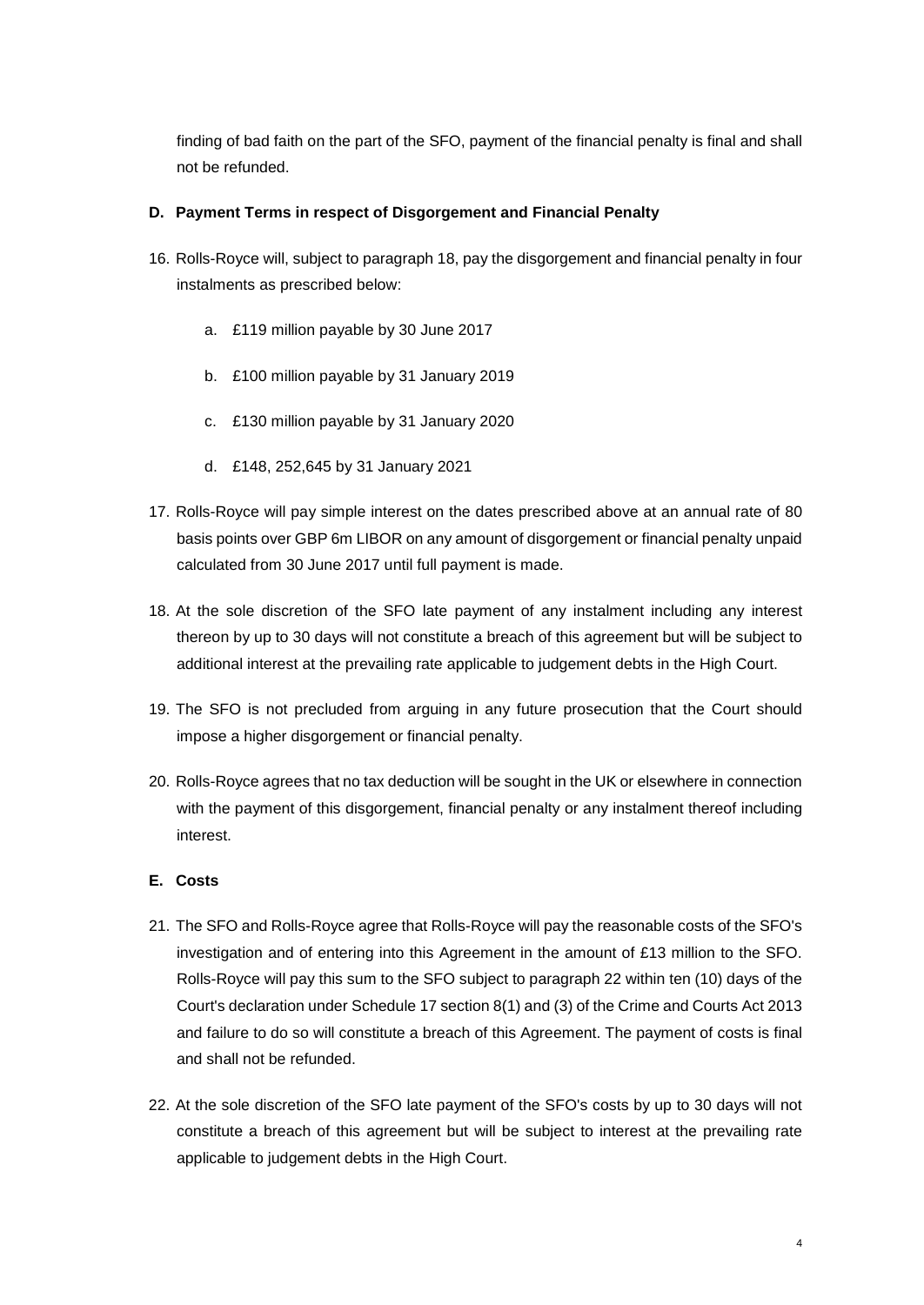- 23. The SFO is not precluded from arguing in any future prosecution that the Court should impose a higher costs order.
- 24. Rolls-Royce acknowledges that no tax deduction may be sought in the United Kingdom or elsewhere in connection with the payment of any part of this costs order.

# **F. Compliance Programme**

- 25. The SFO acknowledges that Lord Gold was retained by Rolls-Royce in January 2013 to conduct an independent review of the approach of Rolls-Royce to anti-bribery and corruption compliance. In the course of his retainer Lord Gold has produced the following interim reports in respect of risk areas identified in Rolls-Royce and recommendations for change:
	- a. First Interim Report dated 10 June 2013; and
	- b. Second Interim Report dated 18 December 2014.
- 26. Rolls-Royce will use best endeavours to procure from Lord Gold the Third Interim Report by 31 March 2017.
- 27. Rolls-Royce will at its own expense:
	- a. Within five (5) days of its completion and delivery to Rolls-Royce, provide a copy of Lord Gold's Third Report to the SFO.
	- b. Within three (3) months of completion and delivery to Rolls-Royce of the Third Report, as directed by Lord Gold, produce a written plan to implement recommendations contained in the Third Report and any outstanding recommendations contained in the First and Second Interim Reports (the "Implementation Plan") and begin a period of executing the Implementation Plan ("the Implementation Period").
	- c. Within five (5) days of its completion, provide a copy of the Implementation Plan to the SFO.
	- d. In the event that the following risk areas are not addressed in the Third Report, request recommendations from Lord Gold in respect of:
		- i. Rolls-Royce's offer or agreement to provide "concessions" in the form of cash or credits, or through any other means, directly or indirectly to customers;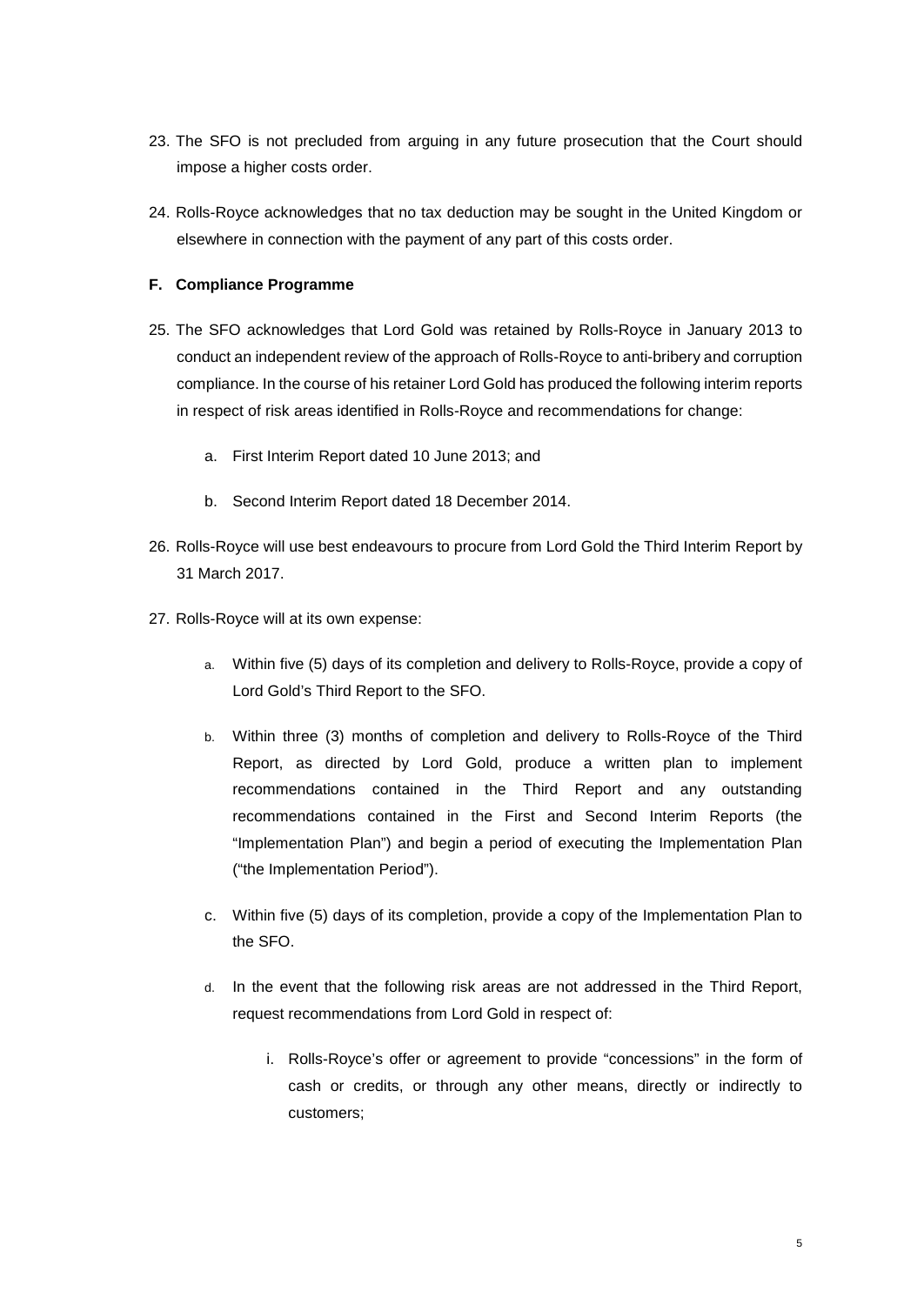- ii. the geographical distribution, number and professional competence of Rolls-Royce compliance employees;
- iii. the tailoring of compliance training to meet jurisdictional risks; and
- iv. the effective anti-bribery and corruption policies, procedures and controls of Rolls-Royce Power Systems.
- e. Within six (6) months of the commencement of the Implementation Period, add to the Implementation Plan and begin to execute recommendations in respect of the additional risk areas set out above at paragraph 27 d. (i)-(iv).
- f. Within twenty-four (24) months of commencement of the Implementation Period, complete to the satisfaction of Lord Gold the actions contained in the Implementation Plan, or have sustainment plans in place to address to the satisfaction of Lord Gold the actions contained in the Implementation Plan, including those added pursuant to paragraph 27 e. above.
- g. Within four (4) months of the completion of the Implementation Plan to the satisfaction of Lord Gold, use best endeavours to procure from Lord Gold a final report to Rolls-Royce and the SFO in respect of the execution of the Implementation Plan (the "Final Report").
- 28. In compliance with the above provisions Rolls-Royce represents that from the date of this Agreement it will continue to review its internal controls, policies and procedures regarding compliance and if necessary and appropriate Rolls-Royce will adopt new or modify existing controls, policies and procedures in order to ensure it complies with all applicable anticorruption laws.
- 29. The ultimate responsibility for identifying, assessing and addressing risks remains with the Board of Directors of Rolls-Royce.
- 30. Rolls-Royce will permit Lord Gold and his associates access to any such material they reasonably request in order to collect the relevant information to fulfil their function.
- 31. Rolls-Royce will permit Lord Gold to co-operate generally with the SFO as requested by it.
- 32. If Lord Gold resigns or is unable to fulfil his obligations, Rolls-Royce shall notify the SFO immediately. A replacement selected by Rolls-Royce must be approved by the SFO. The terms of this Agreement shall apply to the replacement.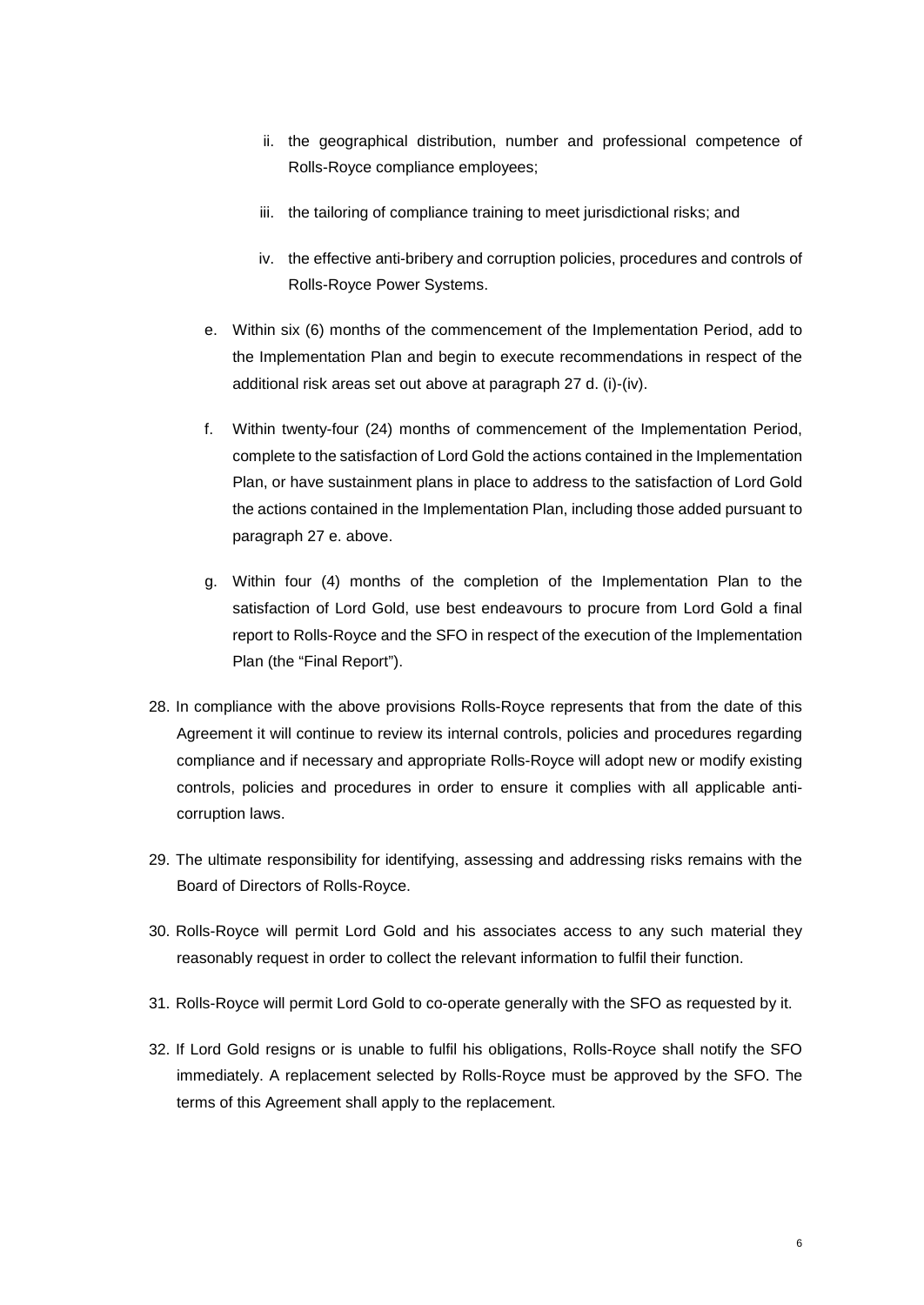- 33. Rolls-Royce agrees that it will not employ or engage Lord Gold or his associated entities for a period of not less than two (2) years from the date of the delivery of the Final Report.
- 34. Implementation of additional controls, policies and procedures shall not be construed in any future proceedings as providing an automatic statutory defence, immunity or amnesty in respect of conduct occurring subsequent to their implementation. Nothing in this paragraph is intended to derogate from Rolls-Royce's legal rights to raise that implementation as part of any defences, or for it to assert affirmative claims, in civil, regulatory and criminal proceedings relating to the independent review conducted under this Agreement or the matters set out in the Statement of Facts.

## **Breach of the Agreement**

- 35. Subject to paragraph 36 below, if, during the Term of this Agreement, the SFO believes that Rolls-Royce has failed to comply with any of the terms of this Agreement, the SFO may make a breach application to the Court. In the event that the Court terminates the Agreement the SFO may make an application for the lifting of the suspension of the indictment associated with the DPA and thereby reinstitute criminal proceedings.
- 36. In the event that the SFO believes that Rolls-Royce has failed to comply with any of the terms of this Agreement the SFO agrees to provide Rolls-Royce with written notice of such alleged failure prior to commencing proceedings resulting from such failure. Rolls-Royce shall, within fourteen (14) days of receiving such notice, have the opportunity to respond to the SFO in writing to explain the nature and circumstances of the failure, as well as the actions Rolls-Royce has taken to address and remedy the situation. The SFO will consider the explanation in deciding whether to make an application to the Court.

## **Sale or merger of Rolls-Royce**

37. Rolls-Royce agrees that in the event that, during the Term of this Agreement, it sells, merges or transfers all or substantially all of its business operations as they exist at the date of this Agreement, whether such sale is an asset sale, merger or transfer it shall include in any contract for sale, merger or transfer a provision binding the purchaser or successor to the obligations described in this Agreement.

## **Public statements**

38. Rolls-Royce agrees that it shall not make, and it shall not authorise its present or future lawyers, officers, directors, employees, agents, its parent company, sister companies, subsidiaries or shareholders or any other person authorised to speak on Rolls-Royce's behalf to make, any public statement contradicting the matters described in the Statement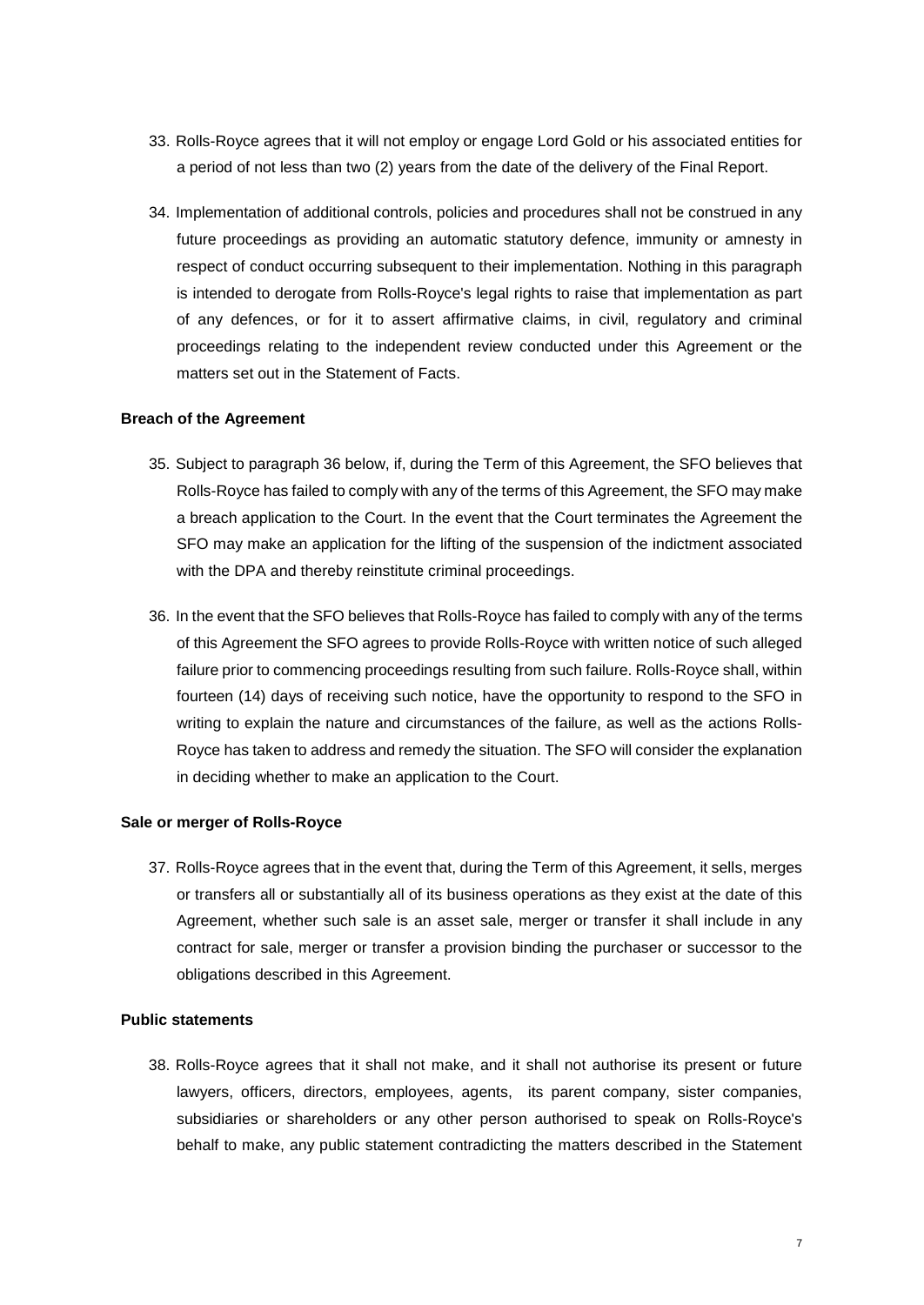of Facts. This paragraph does not apply to any statement made by any present or former director, officer, employee or agent of Rolls-Royce in the course of any criminal or civil proceedings instituted against or by the said individual. Nothing in this paragraph is intended to derogate from Rolls-Royce's legal rights to raise any defences or assert affirmative claims in civil, regulatory and criminal proceedings in other fora or jurisdictions relating to matters set out in the Statement of Facts.

## **Warranty**

39. Rolls-Royce warrants that:

- i. the information provided to the prosecutor throughout the DPA negotiations and upon which the DPA is based does not knowingly contain inaccurate, misleading or incomplete information relevant to the conduct Rolls-Royce has disclosed to the SFO.
- ii. it will notify the SFO and provide where requested any documentation or other material that it becomes aware of whilst this Agreement is in force which it knows or suspects would have been relevant to the offences particularised in the draft indictment.
- 40. Rolls-Royce agrees to its legal advisors (Slaughter and May and Debevoise & Plimpton LLP) providing a warranty in the same terms as paragraph 39.i above.

## **Consent**

Agreed

For Rolls-Royce PLC: ……………………………………………………..

Name: Position: Dated day of January 2017